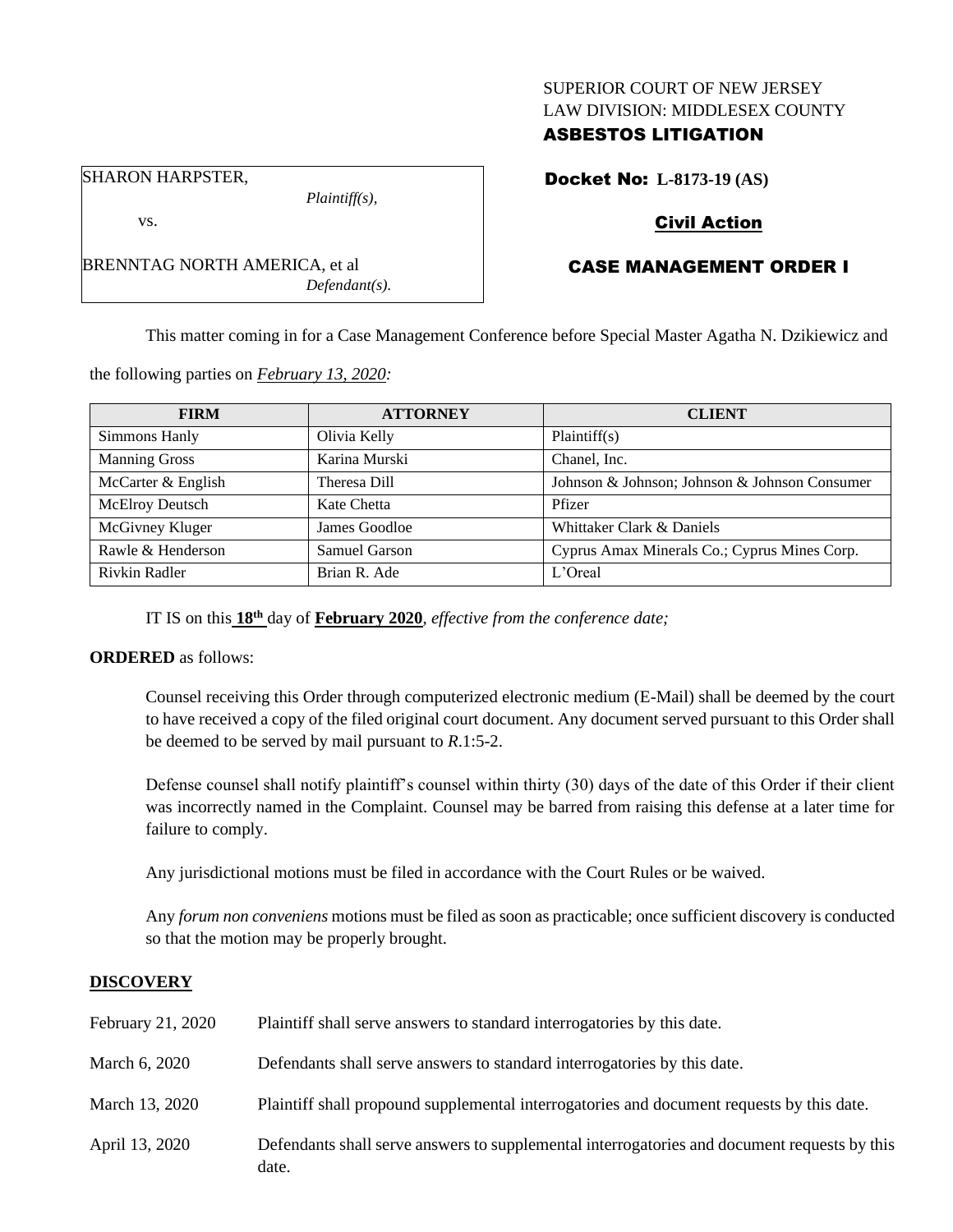| March 13, 2020 | Defendants shall propound supplemental interrogatories and document requests by this date.                                                                                                                  |
|----------------|-------------------------------------------------------------------------------------------------------------------------------------------------------------------------------------------------------------|
| April 13, 2020 | Plaintiff shall serve answers to supplemental interrogatories and document requests by this<br>date.                                                                                                        |
| May 15, 2020   | Fact discovery, including depositions, shall be completed by this date. Plaintiff's counsel shall<br>contact the Special Master within one week of this deadline if all fact discovery is not<br>completed. |
| May 29, 2020   | Depositions of corporate representatives shall be completed by this date.                                                                                                                                   |

## **EARLY SETTLEMENT**

July 24, 2020 Settlement demands shall be served on all counsel and the Special Master by this date.

## **MEDICAL EXPERT REPORT**

| February 21, 2020 | Plaintiff shall serve executed medical authorizations (along with answers to interrogatories)<br>by this date.                                                                                                                                           |
|-------------------|----------------------------------------------------------------------------------------------------------------------------------------------------------------------------------------------------------------------------------------------------------|
| June 15, 2020     | Plaintiff shall serve medical expert reports by this date.                                                                                                                                                                                               |
| June 15, 2020     | Upon request by defense counsel, plaintiff is to arrange for the transfer of pathology specimens<br>and x-rays, if any, by this date.                                                                                                                    |
| July 31, 2020     | Defendants shall identify its medical experts and serve medical reports, if any, by this date. In<br>addition, defendants shall notify plaintiff's counsel (as well as all counsel of record) of a<br>joinder in an expert medical defense by this date. |

#### **LIABILITY EXPERT REPORTS**

June 15, 2020 Plaintiff shall identify its liability experts and serve liability expert reports by this date or waive any opportunity to rely on liability expert testimony.

July 31, 2020 Defendants shall identify its liability experts and serve liability expert reports, if any, by this date or waive any opportunity to rely on liability expert testimony.

#### **SUMMARY JUDGMENT MOTION PRACTICE**

- July 24, 2020 Plaintiff's counsel shall advise, in writing, of intent not to oppose motions by this date.
- August 7, 2020 Summary judgment motions shall be filed no later than this date.
- September 4, 2020 Last return date for summary judgment motions.

#### **ECONOMIST EXPERT REPORTS**

- June 15, 2020 Plaintiff shall identify its expert economists and serve expert economist report(s), if any, by this date or waive any opportunity to rely on economic expert testimony.
- July 31, 2020 Defendants shall identify its expert economists and serve expert economist report(s), if any, by this date or waive any opportunity to rely on economic expert testimony.

 $\_$  , and the set of the set of the set of the set of the set of the set of the set of the set of the set of the set of the set of the set of the set of the set of the set of the set of the set of the set of the set of th